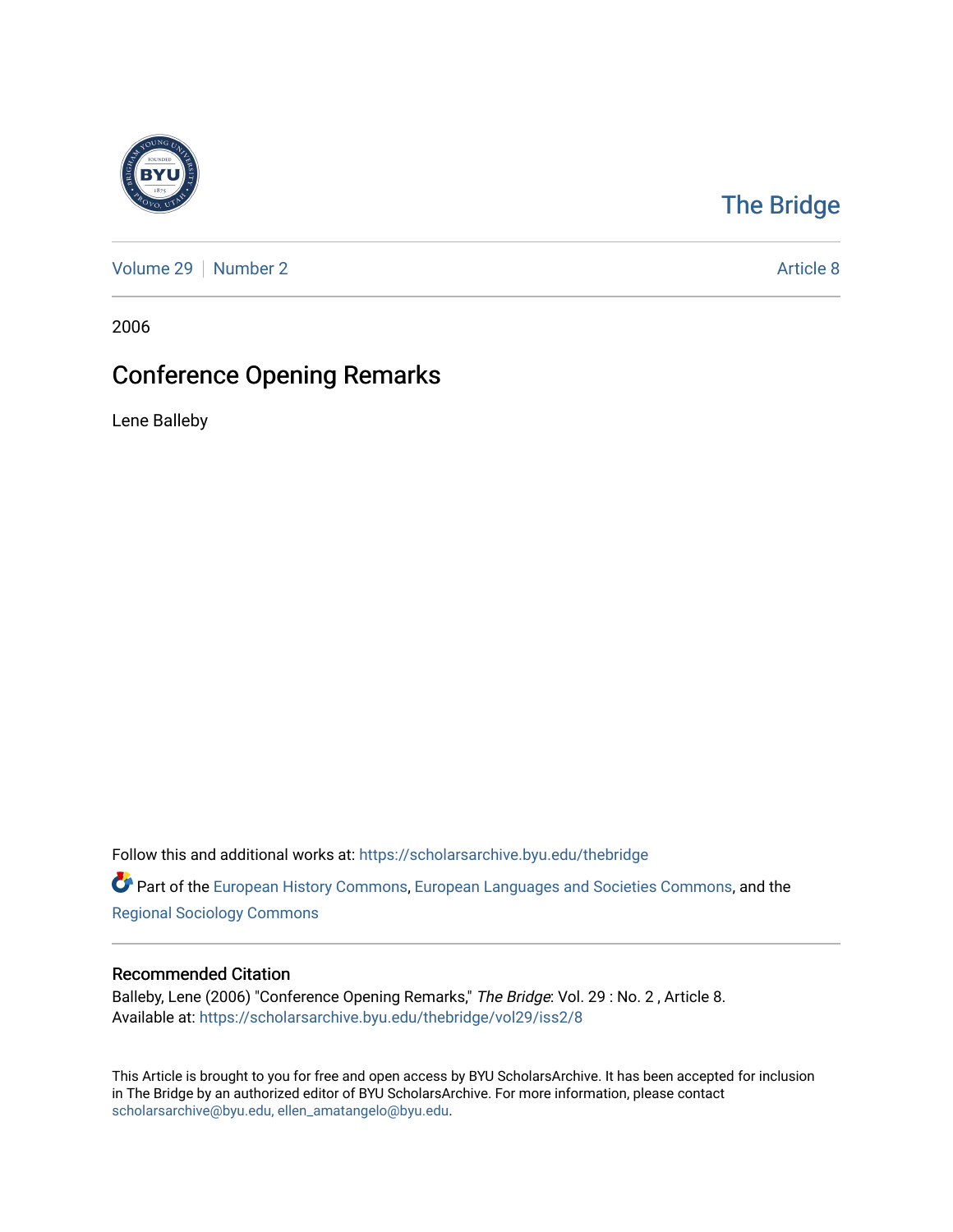### **Conference Opening Remarks**

### by Lene Balleby

When I first heard about this year's conference, it was being launched as a celebration and recognition of two of Denmark's most famous sons: Hans Christian Andersen and Søren Kirkegaard. But looking at the extensive program for the upcoming days, it is clear that this program is also meant to present a much wider picture of the richness and scope of Danish culture and that it will indeed live up to its title: "Danish Culture, Past and Present."

Tonight I would like to start off with the present and some areas of new relations where Denmark has also lately experienced extensive media coverage. It is always well and good to remember and revere the old, established icons of culture, but it is also good to see the tremendous American interest in the new and coming arts and artists. These must be nurtured and helped along so that Denmark can continue to inspire and enlighten through great art and cultural events. For a small country like Denmark it is absolutely vital that we keep giving priority to these "softer" values and keep creating the right environment for artists to work and thrive in. It is vital not only in order for people like you to have new and exciting subjects to work with, show off, and spread the word about, but also because it is an integral part of keeping our roots healthy and strong for future generations.

Denmark has so much to offer in the cultural fields today and I would like to briefly focus on the world of design. The *New York*  Times two weeks ago proclaimed Copenhagen to be the European Hot Spot for design. I can personally vouch for the fact that Danish industrial design is doing better than ever. With the recent scoop that resulted in Danish furniture exclusively adorning the reopened Museum Of Modem Art in New York and a major exhibit in Washington, D.C. in 2004 that featured several Danish women designers, there really is an almost unprecedented focus on Danish design in the United States at this time. This fall, Copenhagen is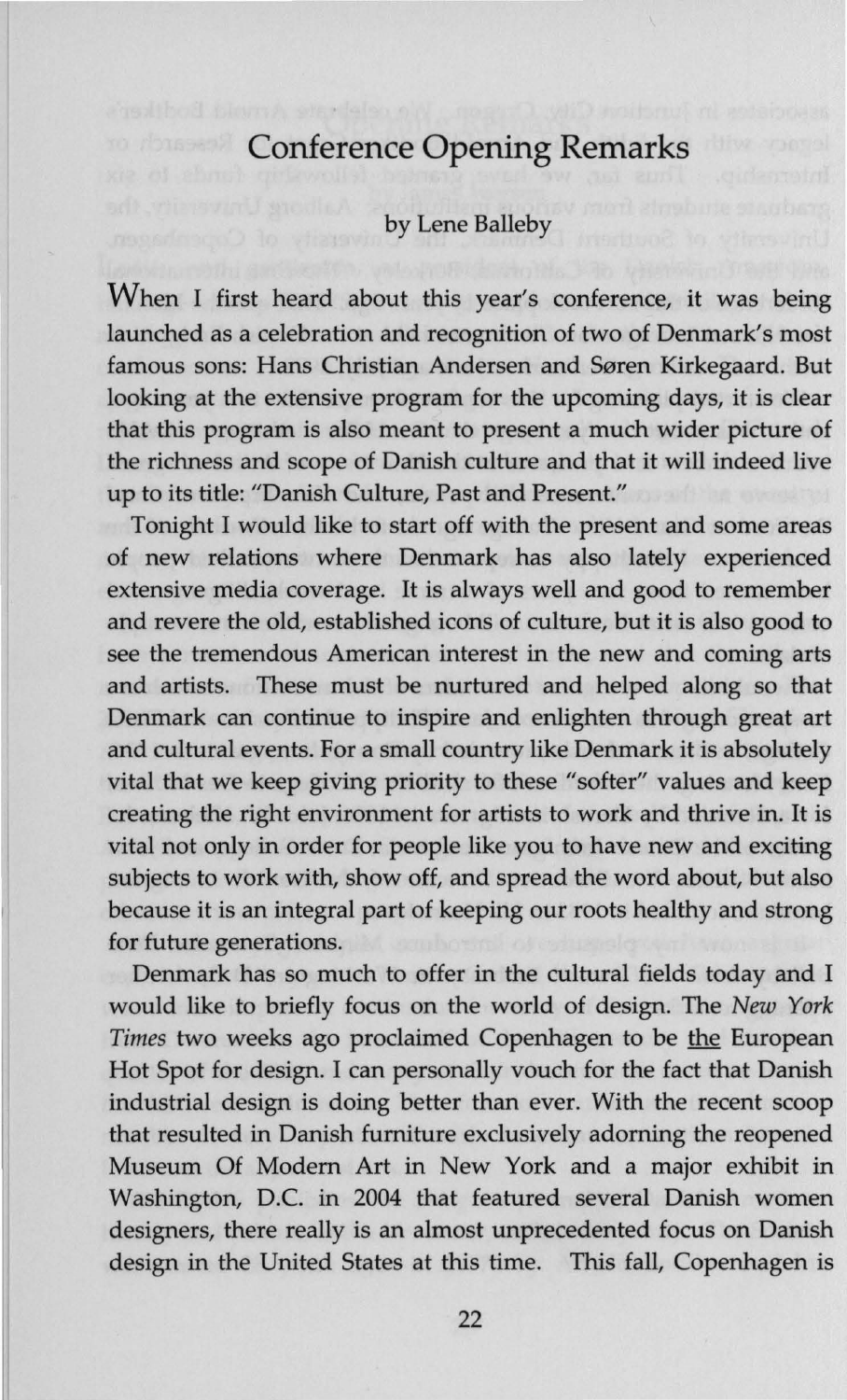also the host city of INDEX 2005-a world event for design and innovation set to take place every four years in Copenhagen. This is the first year of this event and yet more proof of just how thriving a cultural industry Danish design is.

Speaking of what I like to term "cultural industries," I'd also like to draw your attention to another area where Denmark is making great strides on the international stage, and that is within fashion. Danish fashion is rapidly becoming a major trendsetter and is on the absolute forefront when it comes to mixing the "artistic" and innovative with what is also commercially viable.

Other vibrant areas of Danish culture include the more classical branches such as film, dance, and music, but in present company there is probably not much I could tell you about these "flagship" areas. Allow me, though, to briefly mention the brand new opera house in Copenhagen that has garnered rave reviews throughout the world for both its architecture and its superb performances. In connection with this new opera, it is worth mentioning that the famous Danish composer Poul Ruders was recently honored by the extremely prestigious Koussevitzky Music Foundation with a commission for his Symphony No. 3, and the work likely will have its world premier at this unique Copenhagen venue. The Koussevitsky Foundation works under the auspices of the United States Library of Congress and is thus right at the very heart of one of the most important cultural institutions in this great country.

So there is much to be proud of and to look forward to in coming years, and I hope that Denmark can keep counting on people like you, and on your enthusiasm, to keep spreading the word about Denmark and all her wonderful qualities!

But as with most things in life there is always room for improvement and when it comes to spreading the word about Denmark and Danish arts and culture here in the United States, more can always be done. Since we are all gathered here, I would like to seize this opportunity to direct an appeal to you.

At the present time, Denmark has two official representatives, I and my colleague in New York, Irene Krarup, who, on a daily basis, work with promoting Danish culture here in the United States. Needless to say, there is only so much we can do, and this is where